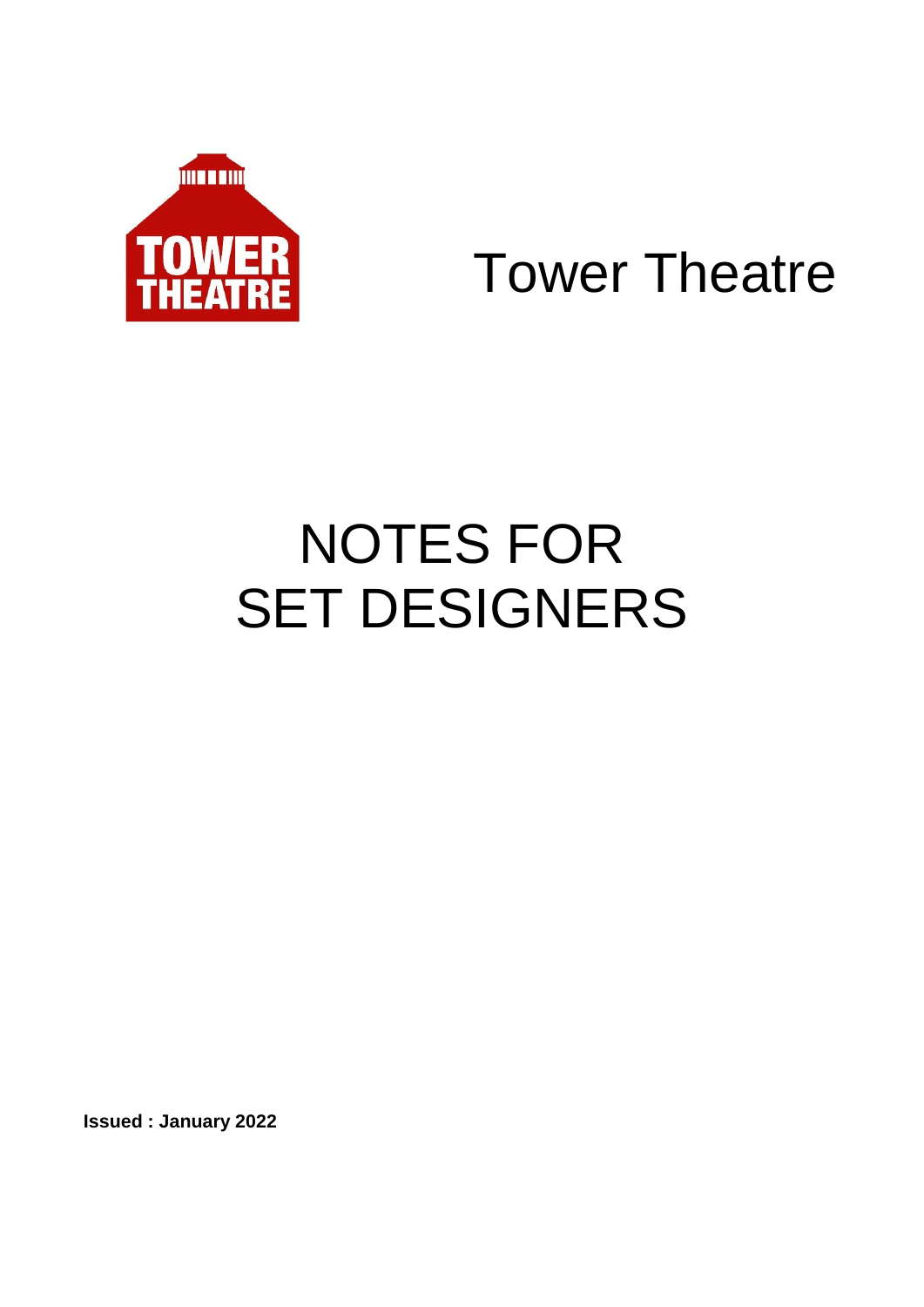## **TOWER THEATRE SET DESIGNER'S NOTES JANUARY 2022**

## Introduction

Production Timescale for Set Design

- Design and Production Meetings
- Produce a design
- Liaise with the Lighting Designer
- Go on a reconnaissance to the Arches/Leytonstone
- Talk to the Stage Manager
- Placing Orders

Planning your build time

Organising a Build Crew

Organising Transport

Getting Into the Theatre

Getting the set finished

The Strike

Health and Safety Regulations

- Production Risk Assessment
- Fire
- Fireproofing
- Strobe Lights and Pyrotechnics

Tower Inventory

- The Arches
- The Theatre

**Materials Consumables** Set Dressing

Suppliers/Hire Companies

Appendix 1 - H&S document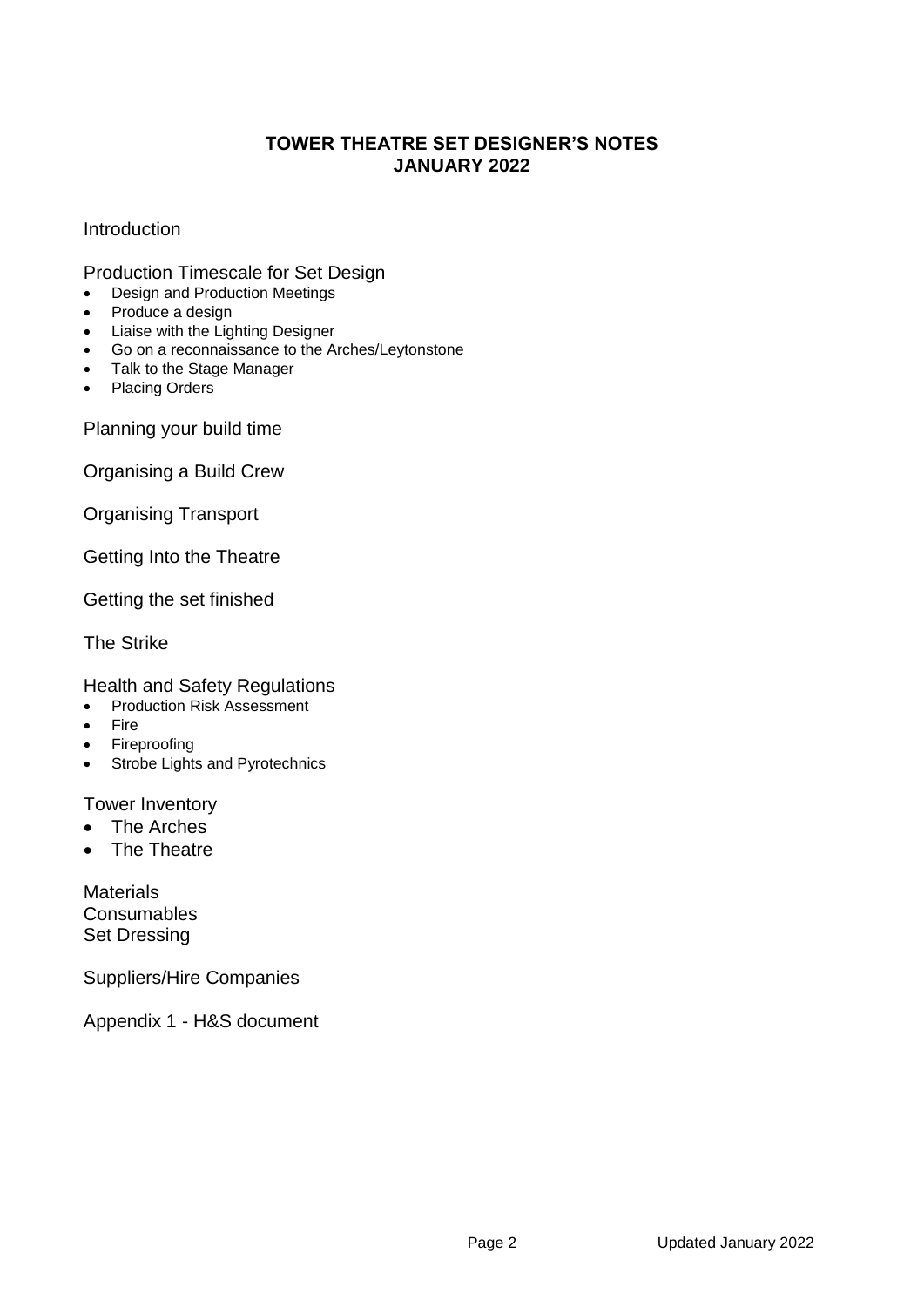## **Introduction**

These notes have been compiled to support new and experienced Set Designers. Please let anyone on the Technical Team know about new suppliers, stock, builders, or problems with these notes, etc. so they can be improved to help make the technical side of putting on a production more efficient for the next person.

## **Production Timescale for Set Design**

## *Design and Production Meetings*

As soon as possible (probably before the play is cast) you should discuss design ideas with the Director to allow time for the design process; from producing a basic white box model for the first meeting (Read-through) of cast/production team, attending early rehearsals to clarify ideas as blocking is put in place, to a final detailed model.

A Production meeting, to go through the show's Production Risk Assessment and budget/likely expenditure, is held about 6 weeks before the get-in. (The Director or Stage Manager should organise this meeting). It should include the Director, Assistant Director (if one is assigned to the

Production), Stage Manager, Set, Costume, Lighting and Sound Designers and someone from Company Committee (normally the Artistic Director or the Finance Director).

The design process should be well underway by this point so that you can present your final detailed model, floor plan, budget estimates and any fire/safety issues, etc.

The Safety Officer also attends this meeting to receive up-to-date information regarding aspects of the show with regard to safety issues. Early involvement of the Safety Officer can avoid the possibility of having to make (possibly major) last minute changes.

At this meeting, the production budget will be agreed based on the requirements of the various Departments. This covers the set construction, furniture, costumes, props, lighting, sound and misc. The budget must be signed off by the committee member who attends the Production meeting.

#### *Produce a design*

Try to be realistic, taking into account cost, the time needed to build the set, and the limitations of the theatre. If the seating plan is to be altered, this must be cleared with the Artistic Director well in advance of the show. The Office must also be informed so the correct number of tickets can be sold. An initial design and white box model is useful to identify difficulties, safety issues or unusual expenses involved with your production. Get a floor plan to the Director and Assistant Director as early as possible to aid in the blocking process.

#### *Liaise with the Lighting Designer*

Discuss the proposed set as early as possible, before the design is finalised, with the Lighting Designer. Issues that will concern the Lighting Designer include windows, practicals, masking flats, drapes, use of gauzes, other curtains that may be rigged, lighting bars that will be used for the set (e.g. curtains or set pieces), anything that may affect or interfere with positioning light. If you intend to have two back walls (i.e. a back wall of the set with windows and a masking back wall behind this), try to leave a minimum 3'/90cm gap between them (more is better). This allows enough space for the Lighting Designer to get lights rigged at the right angles to produce the quality of light needed. As soon as the floor plan is finished, give the Lighting Designer a copy.

#### *Go on a reconnaissance to the Arches/Leytonstone*

Look for furniture as early as possible to determine if you will need to buy, hire or borrow from elsewhere. Try to arrange this at a time when the Director can go with you. If necessary, go to furniture hire places together (*see section on Hire Companies)*. Please hire only if absolutely necessary. There is a key to Arch 221 in the Tower office. Contact a member of the Technical Team about access to the Arches.

#### *Talk to the Stage Manager*

By convention, props are anything *handled by actors*. These are primarily the responsibility of Stage Management in consultation with the Director, though you may want to provide input on the choice of props as they impact on the overall design.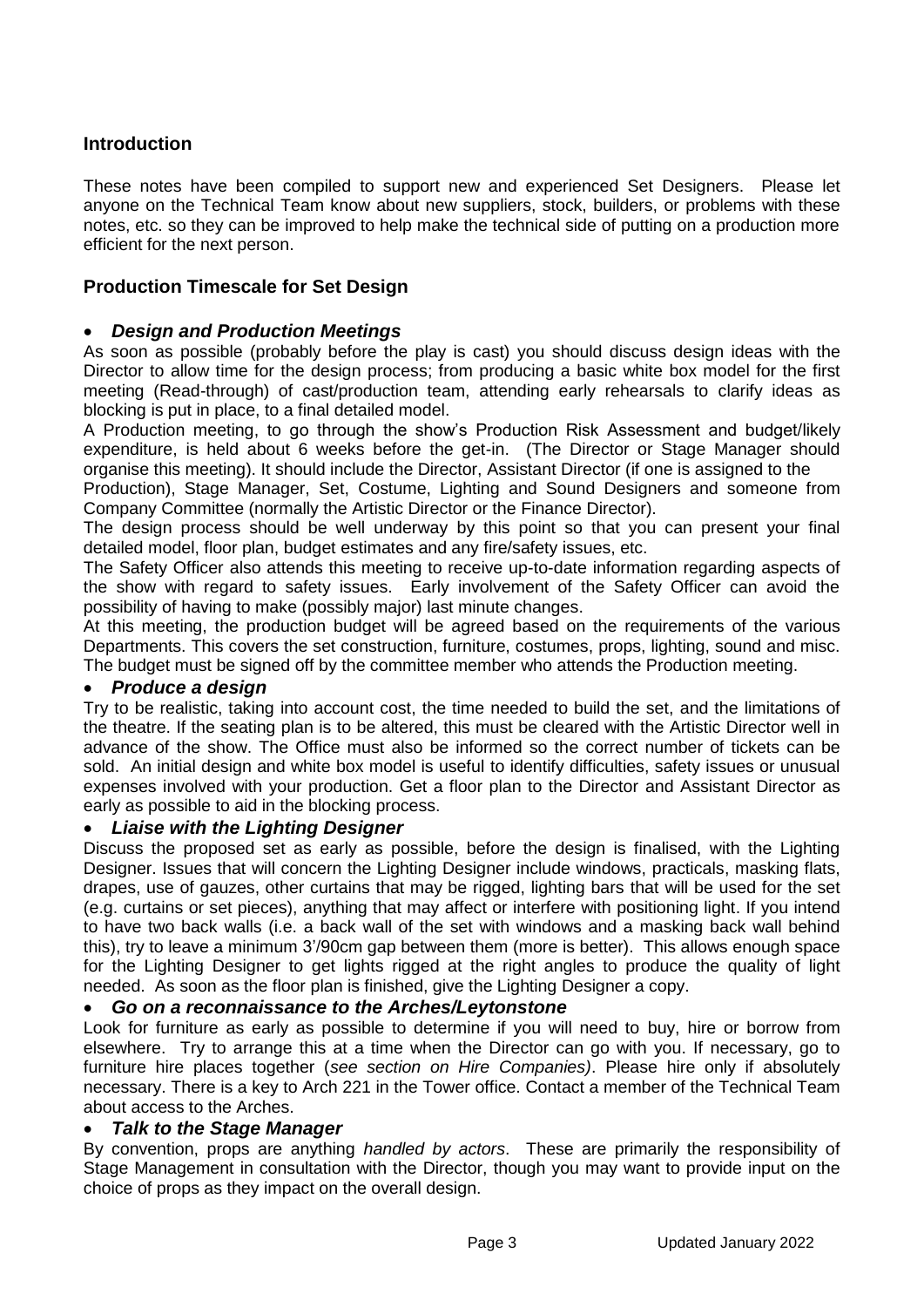Set dressing is anything on the set for decoration but *not handled by actors*. These are primarily the responsibility of the Set Designer in conjunction with the Director.

## *Placing Orders*

Make sure you keep your receipts if you want to be reimbursed. Submit a Claims Form (available from the office) with all your receipts once the show has opened. That said, if this would cause financial difficulties for you, you can submit receipts earlier provided they come in tranches, not individually, as that would cause excessive work for the office team. Some companies may invoice the office directly, e.g. for hires and companies we have accounts with. If so, reference your order with the name of the production so the office can attribute the expenditure to your show. Remember to include this figure in your budget breakdown and inform the office that company X will be submitting an invoice for £?? on such and such a date.

## **Planning your build time**

- Before planning your pre-build schedule, check whether any other Set Designers will be using the Arches to build their set at the same time as you. It can help to be there at the same time but it can also slow things down due to the limited space available to build/store set pieces. Always allow more time than you think you need; very little can be done outside if it is raining.
- There is very little time to build and dress the set so every minute of the get-in period must be carefully planned in liaison with the Director, Assistant Director, Stage Manager, Lighting and Sound Designers. Aim for minimal construction/touch-up painting on stage, with as much prebuilding as possible completed at the Arches. It may be a good idea to ask the Director to include a Saturday pre-build session into the rehearsal schedule – with actors' help appreciated.

## **Organising a Build Crew**

- It is your responsibility to organise a crew to build your set; the show's Technical Co-ordinator will have a list of contacts you can approach. If you cannot supervise the building of the set yourself (e.g. not enough building experience), you should ask your Technical Co-ordinator for help to find a construction manager.
- A Production Contact list of technical people is held by the Technical Team.
- Please welcome and encourage new members so we can expand our list of reliable and competent technical crew. If anyone expresses an interest in design, please let them shadow you so they gain a realistic view of what is entailed. If you feel someone is ready to design on his/her own, please let the Technical Team know.
- Currently we do not have a formal progression path in place, or a teaching/mentoring programme for set designers. We are hoping to address this in the future, but currently the time and input that an experienced designer can give to the less experienced is invaluable.

## **Organising Transport**

Van hire, to transport all pre-built items and flats etc. from the Arches to the theatre, and back afterwards, is through

The Yellow Van Company. [Enquiries@theyellowvancompany.com](mailto:Enquiries@theyellowvancompany.com) Melanie B. 020 7870 1041

- Vans for each season are pre-booked on a provisional basis; Sundays 9.00am pick-up at the Arches, 10.00am collection at the theatre. The set designer must confirm/cancel the booking at least a week before their get-in.
- If you require large pieces of borrowed furniture, set, etc. to be collected, The Yellow Van Company can do this, given the address/details, either in advance of the get-in (Min. £78.00 for first 2 hours + £30 per hour thereafter) or if possible, on the Sunday get-in (allowing extra time over the pre-booked 2 hours)
- If you are having hired furniture delivered on a weekday, you must inform the office and it must be between 10.00 – 6.00. Outside of these times, you must be available at the theatre to take delivery of the furniture when it arrives. Hire company deliveries can be expensive; other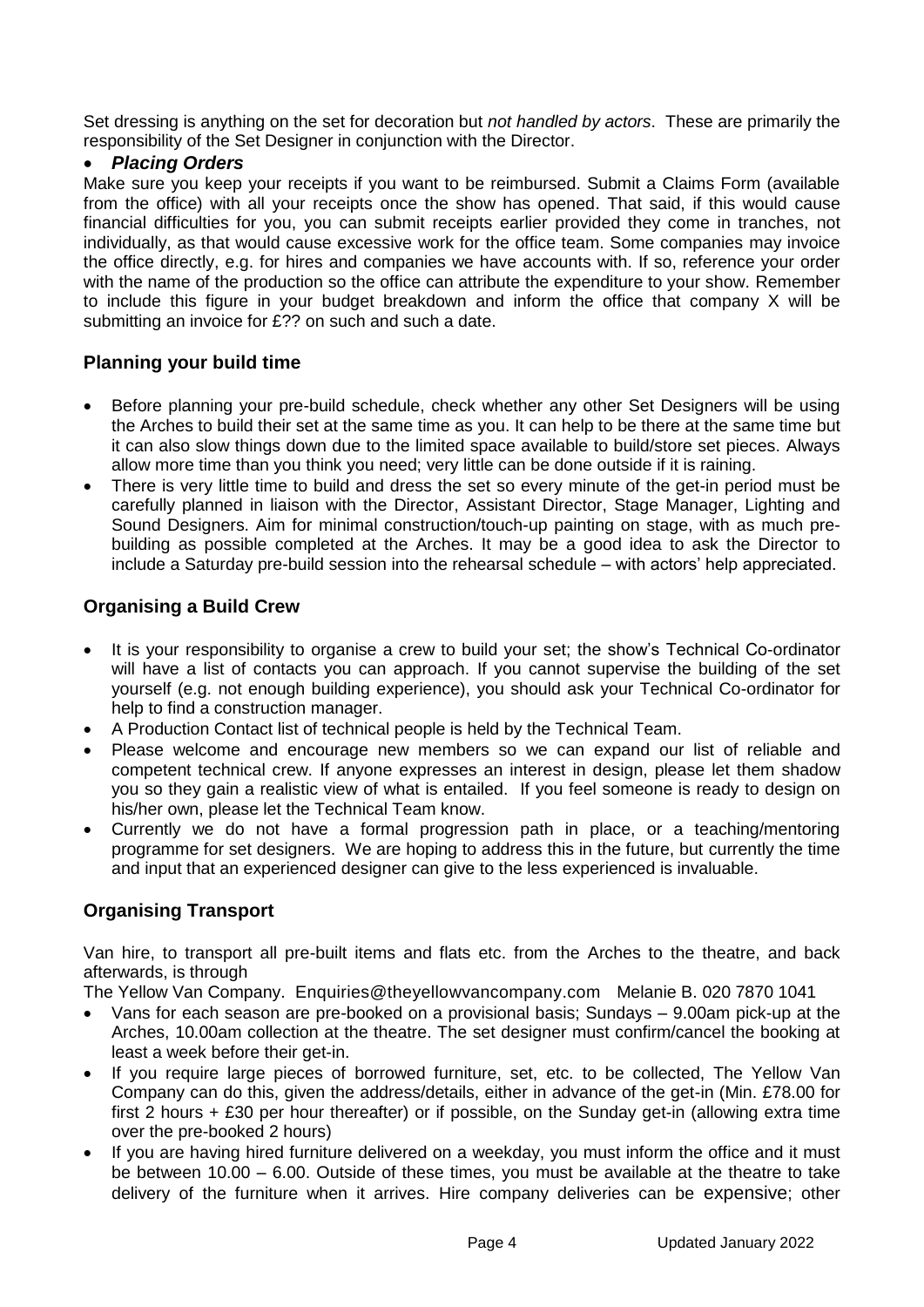options include hiring a Zipvan which you, or a member of the cast/crew, drives. Remember to arrange for return of hired or borrowed items.

## **Getting Into the Theatre**

- The Stage Manager is responsible for the theatre, dressing room, and everybody working on the production. The Set Designer is in charge of getting the set in/up and the people helping to do that. It is essential to work out in advance, with your Stage Manager, Director, Lighting and Sound Designers, a schedule for the get-in and tech rehearsals. (E.g. you need to arrange a time - before the Tech cue-to-cue, when the theatre is dark, so the lighting designer can start focussing the lights).
- The Lighting Designer often starts rigging the onstage lights before the set is brought into the theatre and the stage area is free.
- Once the hire van arrives at the theatre between 10.00-10.30, you are in charge of the stage. The cast, crew and assorted helpers should be available now to help unload.
- The cast and crew are ALL expected to help at the get-in unless the Set Designer, in liaison with the Stage Manager, Director and Assistant Director, agrees they are not needed. (Operators should also be there but will generally be helping with lights and sound as needed). Do not let anyone over-rule you on this. If necessary, gently remind the Director that it is Tower policy that the cast must help with their get-in, and the timing of any rehearsal during the get-in should be with the approval of both Set Designer and Stage Manager. If you have enough additional builders, the cast can have a line-run/rehearsal.
- Remember that even if the cast are all present, they may not be DIY experts, so make sure you know people's strengths and any issues such as bad backs or fear of heights. This is important both to use people efficiently and to be aware of any gaps in the skill set that will need to be filled by other builders. The Stage Manager will have sent out a H&S information sheet, which everyone should reply to saying they have read and understood the contents. (See Appendix 1)
- Before starting the build, druggets (protective sheets) should be put over the first 2 rows of seats to protect them. There are 6 of these, kept in a box in the Lower Mezz. There are hard hats available (stored in the Lower Mezzanine). Please remind people that these are available and encourage use of them. All ladders should be footed.
- No alcohol or food is allowed in the auditorium or Dressing Room.
- Check when the photographer will be in and make sure that the set is complete by then (usually at the dress rehearsal).

## **Getting the set finished**

- The theatre can be accessed from 10.00am on weekdays; the office can give you a key, which must be returned. If people will be coming in at times when you are not there, make sure you leave detailed notes about work they can do.
- Painting the floor; remember to allow time for paint to dry if you intend to paint the floor. Last thing at night, or 10.00am, is obviously the best time for this.
- Once finished, it is useful to walk through the set with the Stage Manager and cast if necessary, to ensure everything is in place.
- Before the dress rehearsal, all unused materials, paint, wood etc. must be put in the Lower Mezz. Under no circumstances must materials be dumped in the Tower Office, Stage Manager's room, top of the fire escape, or in the area outside, behind the theatre.

## **The Strike**

 In advance of the strike talk with the Set Designer of the next show to find out what they want left on stage etc. Leaving set pieces, like stage flats, windows can save moving them to and from the Arches.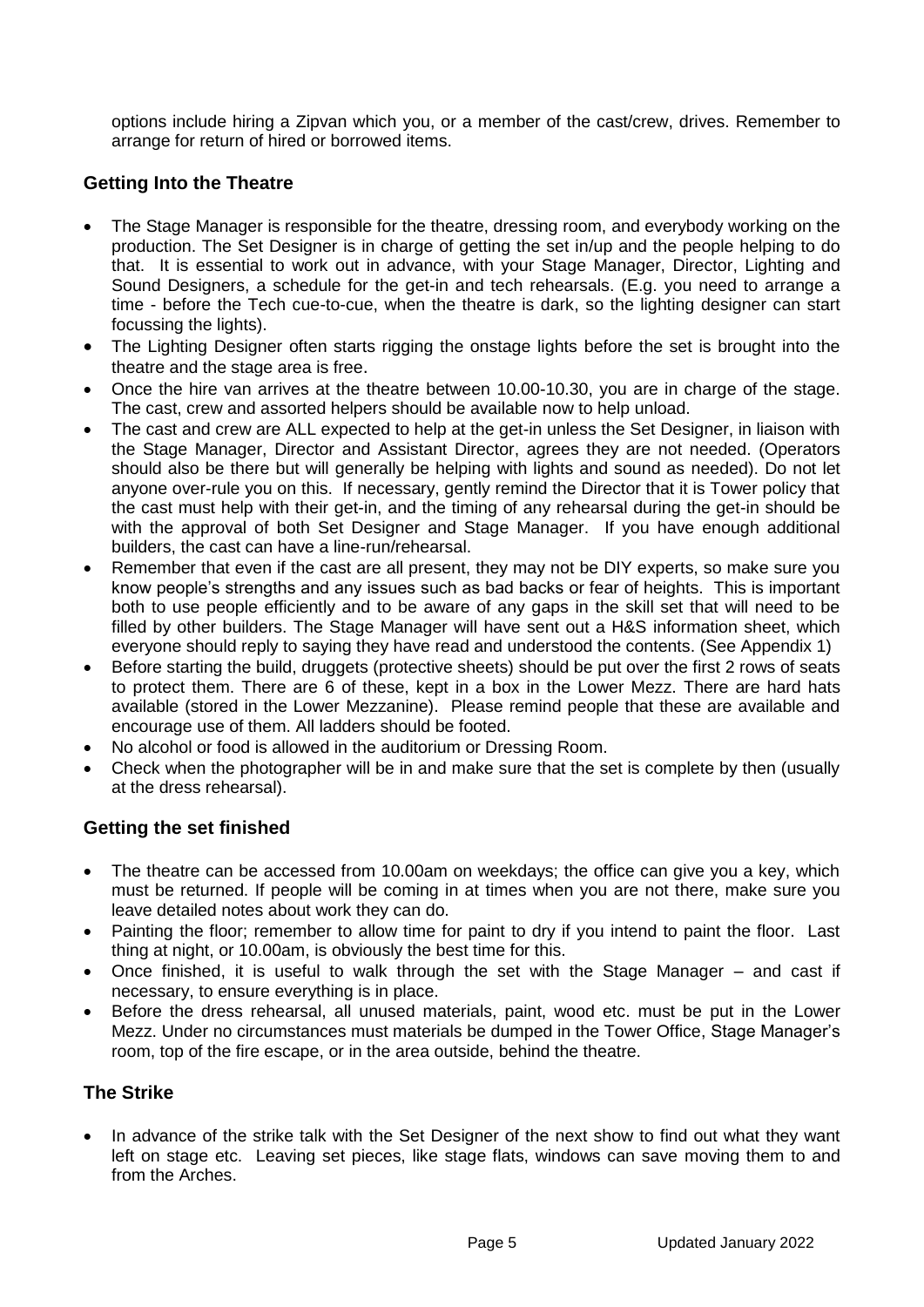- Liaise with the Stage Manager; they will compile a strike to-do list and will need to know if any actors are needed to help get the set down.
- The strike usually happens after the last performance. When another show does not have its get-in the next morning, you may be able to strike on the Sunday morning, with a later collection/run to the Arches. This must be cleared with the office and Artistic Director as there could be a Hire in the theatre.
- Liaise with the Stage Manager to ensure enough people come in to help on Sunday morning.
- The cast, crew and Director should all be present to help with the strike. The cast usually go to the bar for 20-30 minutes, then the Director or Stage Manager should make sure they come back to help.
- The strike should be under the joint supervision of the Stage Manager and Set Designer –
- The overall clearing of the stage, backstage areas, and dressing room is the responsibility of the Stage Manager. Tasks will be delegated by him/her accordingly.
- Striking the set should be under the control of the Set Designer (or construction manager if there is one) for the purposes of safety.
- The Lighting Designer is responsible for de-rigging the lights. The operators are responsible for leaving the lighting/sound area tidy.
- Do not allow friends of the cast who have no experience at strikes to help. They mean well, but can be more of a hazard than help.
- Take apart everything you built unless another show has definitely asked for it. In general any furniture constructed should be taken apart. (No exceptions without approval of Technical Team).
- When dismantling scenery, strip everything possible and remove all nails, screws and staples timber with nails etc. left in is potentially dangerous, both to Tower members and those who collect the rubbish. We do not re-use screws because after a second use, the heads are damaged and are then difficult to remove. Nails usually come out too bent to reuse so we don't save those either.
- Take things back to where they belong -
- Only flats covered with black fabric should be left in the Lower Mezz; these are masking flats.
- Blacks belong on the Upper Mezz.
- All other set items are returned to the Arches, broken up and disposed of, or passed on to the next show
- Black rubbish bags should be taken to the bin at the front of the building. The key for this is hanging on the right-hand side of the main entrance door. Recycling bags should go in front of the door on Northwold Road that does not open (i.e. not the fire exit).
- Sweep the stage. The floor will need to be repainted back to black if it has been painted another colour for your show.
- You may have to return some items (e.g. hires) during week day office hours. Make sure you have plans in place to do this.
- The Technical Team will be happy to advise you about anything you are uncertain of.

## **Health and Safety Regulations**

The Council checks on the safety of the building and its equipment, not individual productions - the responsibility for Risk Assessment and complying with regulations is solely down to us.

## *Production Risk Assessment*

At the Production meeting, the Stage Manager in liaison with the Director, Assistant Director, Set, Costume, Lighting and Sound Designers and Health and Safety Officer will fill out a PRA. This will include issues relating to fire and safety.

#### *Fire*

There is a set of Fire and Safety notes on the Tower website. Please address any questions regarding safety issues directly to the Health and Safety Officer, in plenty of time for the resolution of problems or obtaining licenses for particular aspects of the set that may need it. *Please make sure you understand all the safety issues before making decisions regarding your set construction*.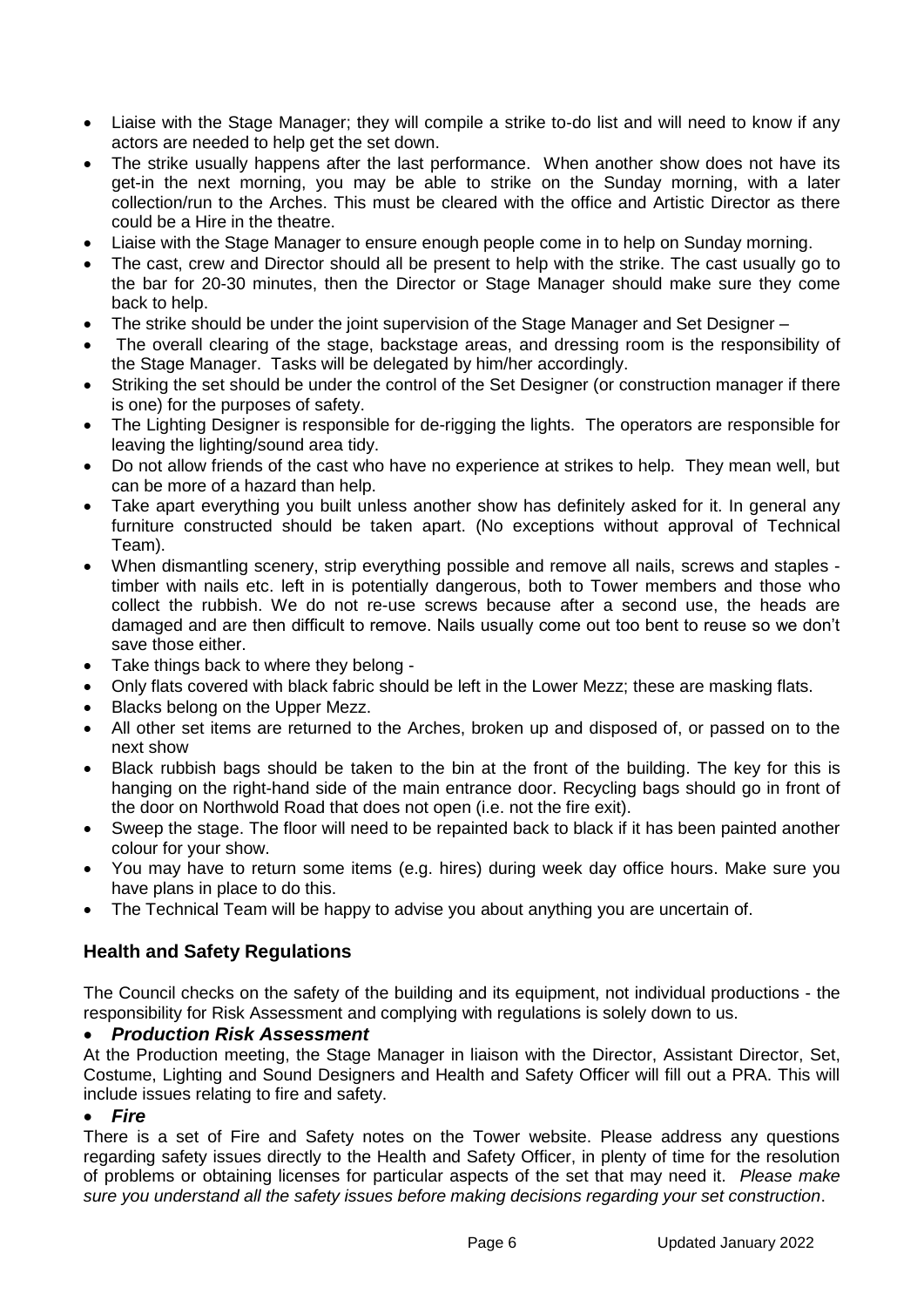All theatre equipment must be used in a way that does not endanger the health and safety of any person. It is the duty of anybody using the theatre to take appropriate action if there is a safety hazard. If this is not possible to make safe, it must be reported to the Stage Manager or, if electrical equipment is involved, to the lighting designer.

Never block fire exits or access to fire extinguishers. A minimum emergency exit clearance of 110cms must be maintained between the back of the front row of seats (i.e. tipped up) and any fixed set piece, for evacuating the auditorium.

**T**here should be clear corridors for cast/crew to make a rapid escape from backstage. Any potential obstructions should be painted white or white reflective tape should be used. Litter should be kept to a minimum, and in metal bins.

## *Fireproofing*

Materials used in the theatre must be fire-retardant ("fireproof") to Class I. To be considered Class I, the materials must not continue to burn on their own if the source flame is removed after 10 seconds.

Not all items have to be fireproofed; if you are not sure, hold a flame to it for 10 seconds. If it continues to burn once you take the source flame away, it must be fire-proofed. Hardboard that will only be used on the floor does not have to be Class I, so use the cheaper version. Timber that is 19mm (~3/4") or thicker does not need to be treated. If you use something unusual, you will need to check it.

Flambar solutions are used to treat wood, plastics, fabric, etc. to make things that are not inherently fire-retardant sufficiently so to pass the fire retardant test. We use solutions (stored in the black cabinet in the Lower Mezz) rather than the crystalline form because they are less irritating to the skin. They can be bought in 1L and 5Ls from Flints. If you make up a solution and decant it into another container, please label the container with an indelible marker (N5, S3, etc). There are technical notes regarding Flambar on Flints' website: <http://www.flints.co.uk/pdffiles/flamebar.pdf>if you need more details than are provided here. If you have any other questions, please address them to the Fire and Safety Officer.

| Flambar solution               | Used on                                                                                                                                                                                                                                                                                                                                                                 |
|--------------------------------|-------------------------------------------------------------------------------------------------------------------------------------------------------------------------------------------------------------------------------------------------------------------------------------------------------------------------------------------------------------------------|
| N5                             | Hardboard, softwoods and plywood, acrylic fabrics                                                                                                                                                                                                                                                                                                                       |
| S3                             | Fabrics. These solutions can be caustic to sensitive skin, so certain items, such as<br>clothing and bed linen that that people will lie in are exempt from this treatment.<br>Fabrics can be dipped then allowed to dry, or they can be sprayed (till soaked).<br>Check the fabric with the match test first, and if it must be treated, check it again<br>afterwards. |
| PE <sub>6</sub>                | Polyester, nylon, polyurethane foam                                                                                                                                                                                                                                                                                                                                     |
| S <sub>1</sub> WA <sub>2</sub> | Gauze, muslin, paper, cardboard                                                                                                                                                                                                                                                                                                                                         |

Polystyrene can be purchased already fireproofed but is expensive. Otherwise the exposed surfaces must be covered e.g. with mod-roc (plaster bandage available from Tiranti and other crafts suppliers).

Fireproof Paint may be required for set pieces made of delicate woods. Anything less than 1"/2.5cms x 1"/2.5cms, for instance trellis, should be treated with Flambar or painted with fireproof paint; vinyl matt Class I. Various brands are available from Brewer's decorators and online. It is considerably more expensive than ordinary paint. Check for any that we may already have. The tins have red diamonds on them.

## *Strobe Lights and Pyrotechnics*

If strobe lights are being used, a notice must be posted in the foyer informing the audience. The Stage Manager should liaise with the FoH Manager to ensure this happens.

If pyrotechnics, explosives, weapons, or live flame are used on stage, the Stage Manager is responsible for including this on the PRA. Any naked flame onstage (even lighting cigarettes) requires approval from the council, so the safety officer must be informed early enough to obtain permission.

Pyrotechnics are kept in a yellow COSSH approved cabinet in the Lower Mezz.

## **Tower Inventory - The Arches**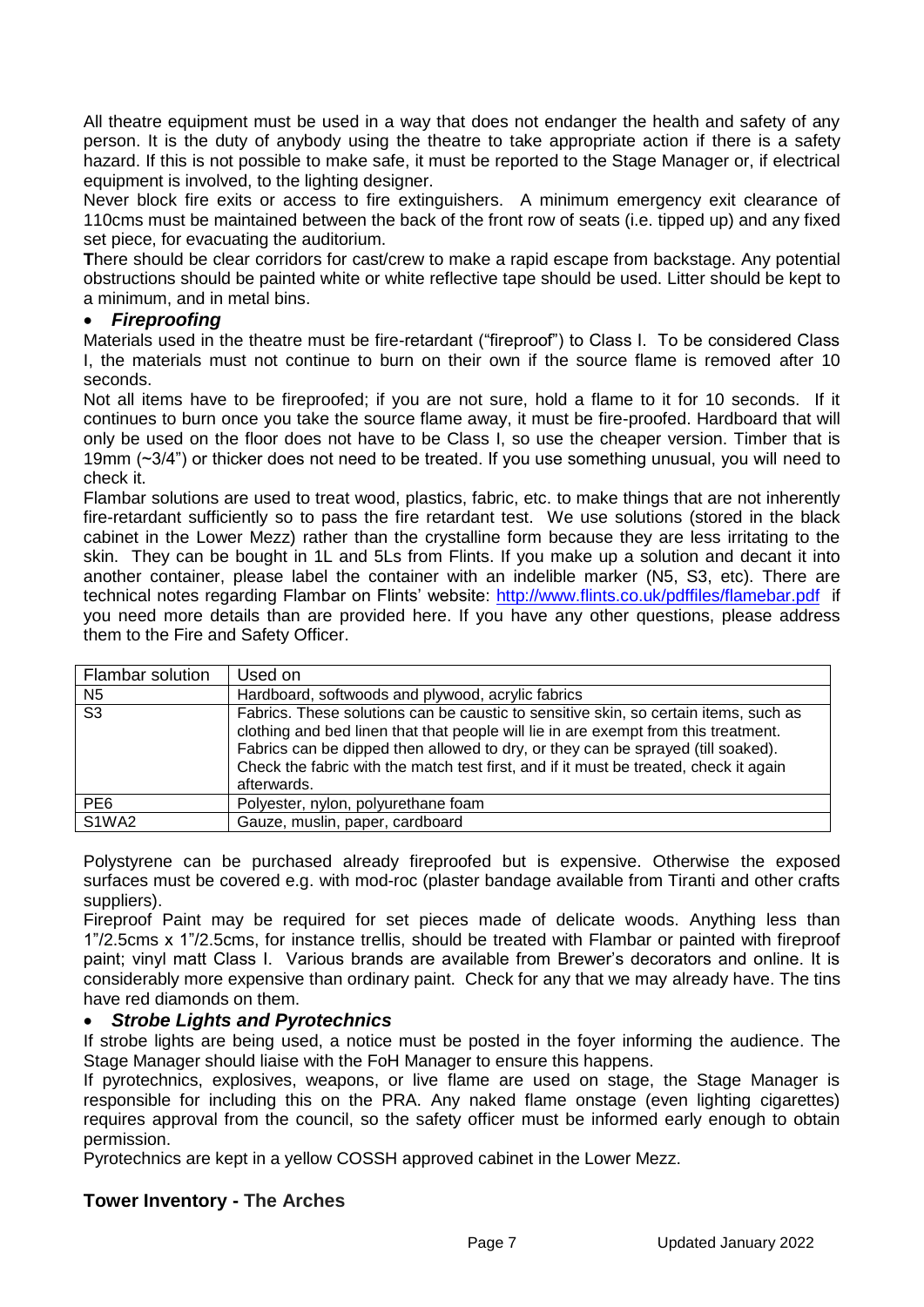## *Tools*

| Evolution chop saw       | 1 claw hammer            | Diall black tape/Masking tape |
|--------------------------|--------------------------|-------------------------------|
| Bosch jigsaw             | 1 tenon saw              | Cable ties (2 lengths)        |
| 2 DeWalt cordless drills | 1 hand saw $(22")$       | 3 retractable blades          |
| (with chargers)          | 1 hack/bow saw           | 1 staple gun (with staples)   |
|                          | Braces/mending plates    | Scissors (heavy duty)         |
|                          | 2 quick clamps (4" & 6") | 2 tape measures (5m)          |
|                          | 2 blue C clamps          | 2 spirit levels               |
|                          | 1 rubber mallet          | Flathead/Philips screwdrivers |
|                          | 1 adjustable spanner     | 1 T square                    |
|                          | 3 chisels (12/19/25mm)   | Woodscrews - various sizes    |
|                          | 1 needle nose pliers     | Paint brushes (various sizes) |
|                          | 1 wire cutter            | Rollers/trays                 |
|                          | 2 standard pliers        | Mini-rollers/trays            |
|                          | 1 Surform planer         | Spare roller handles          |
|                          | 1 wrecking bar           | Spare paint trays             |
|                          |                          |                               |

## *Flats*

There are a sets of 8 of each of these sizes; 4', 3', 2,' 1' wide by 8' high. Please do not put any adhesive texturing on them.

## *Rostra*

2 Steeldeck (The second is the mirror image of the first) -



## *All other items*

Timber, Hardboard and MDF. Architrave and moulding Vac-form plastic sheeting

Doors, window pieces, columns etc.

Longer lengths of scaffolding and wheels (various sizes) for making trucks **Furniture** 

## **Tower Inventory - The Theatre**

Set building tools, flats, rostra, scaff and paint are stored in the lower mezzanine behind the stage.

## *Tools*

Tools are stored in the black cabinet in the lower mezz. There is a key in the office and another on the Stage Manager's set of keys.

Please be aware that any tools (e.g. electric screwdrivers) you and/or the cast take to the Arches or the Theatre are not covered by the Tower Theatre Insurance Policy if stolen, lost or damaged.

| Evolution chop saw       | 1 claw hammer              | Diall black tape/Masking tape |
|--------------------------|----------------------------|-------------------------------|
| 1 De Walt jigsaw         | 1 tenon saw                | Cable ties (2 lengths)        |
| (with spare blades)      | 1 hand saw $(22")$         | 3 retractable blades          |
| 2 DeWalt cordless drills | 1 hack/bow saw             | 3 staples guns (with staples) |
| (with chargers)          | Braces/mending plates      | 2 glue guns/glue sticks       |
|                          | 2 quick clamps $(4" 8 6")$ | Scissors (heavy duty)         |
|                          | 1 ratchet set              | 2 tape measures               |
|                          | 1 rubber mallet            | 2 spirit levels               |
|                          | 1 adjustable spanner       | Woodscrews - various sizes    |
|                          | 3 chisels (12/19/25mm)     |                               |
|                          | 1 needle nose pliers       | Paint brushes (various sizes) |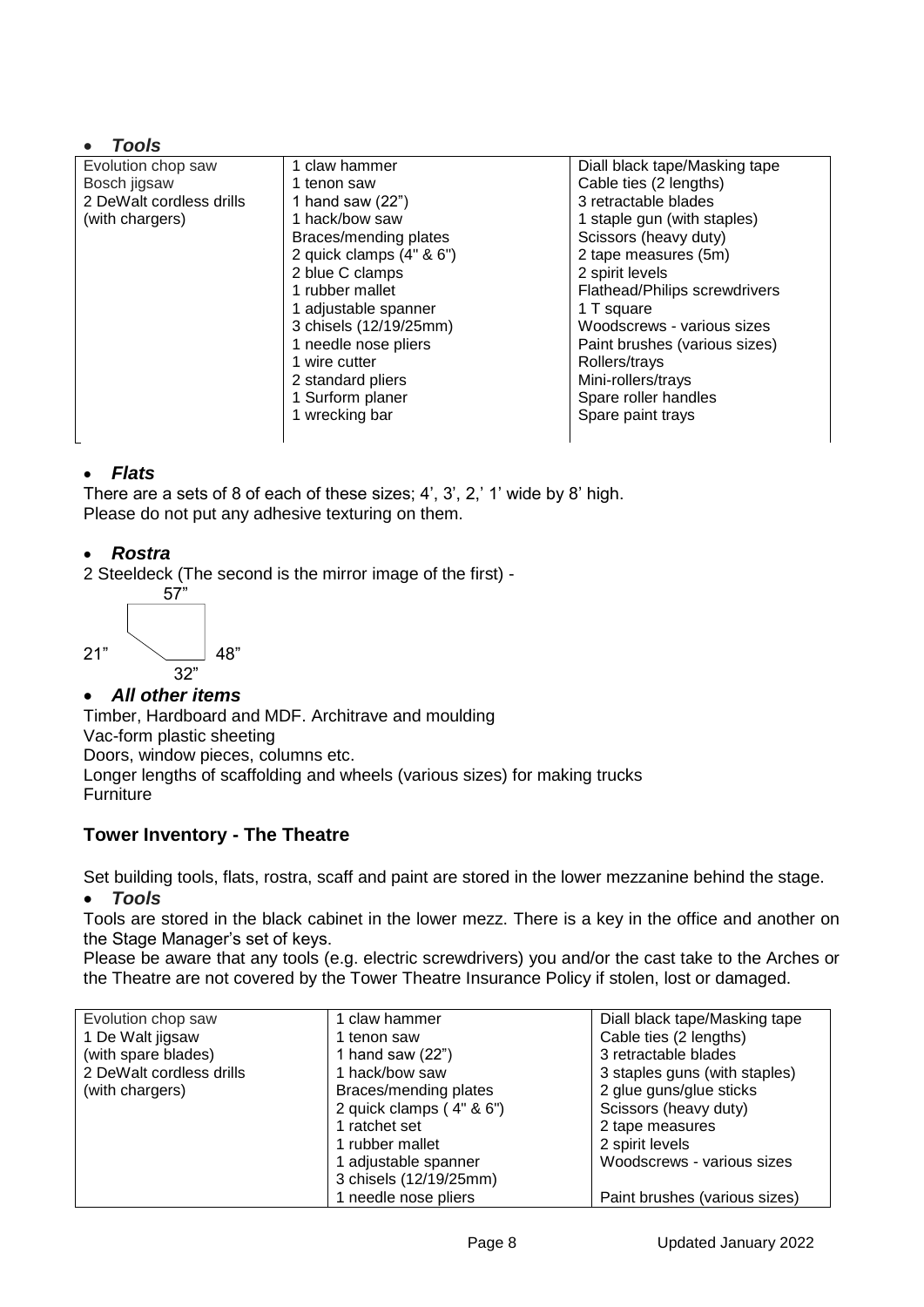| 1 wire cutter                   | Rollers/trays        |
|---------------------------------|----------------------|
| 2 standard pliers               | Mini-rollers/trays   |
| 1 Surform planer                | Spare roller handles |
| Philips screwdrivers (various)  | Spare paint trays    |
| Flathead screwdrivers (various) |                      |

## *Flats*

There are  $4 \times 4 \times 8'$  (covered in black fabric)  $2 \times 2'$ ,  $2 \times 1'$  – for masking

#### *Rostra*

| We have the following PROLYTE rostra | There is a selection of wood rostra stored in the lower |
|--------------------------------------|---------------------------------------------------------|
| (other sizes can be hired):          | mezzanine beside/above the PROLYTE rostra               |
| 6 6X4FT                              | 1 $4'x3'$                                               |
| 2 4X4FT                              | $5 \frac{4}{x}1'$                                       |
| 4 QUAD UNITS 4X4FT                   | $8 \frac{4}{x^2}$                                       |
|                                      | 2'x2'                                                   |

| Misc. - wood      | Triangles - wood                 | Stairs - wood |
|-------------------|----------------------------------|---------------|
| 1.6'x1'           | 2 8'x2'                          | x 4'x46x37    |
| $2 \frac{4}{x7}$  | 4 $4'x1'$                        | 3'x83x46<br>2 |
| $1 \, 3'x6"$      | 4 $4'x2'$                        | 2'x2'x45<br>2 |
| $1 \, 3'x1'$      | $1 \, 3'x'3'$                    | 2'x47x33      |
| 1 $3'x$ ??        | $2 \frac{3}{x^2}$                | 2'x46x36      |
| 1 2' $9"x1'$      | $3 \frac{2}{x^2}$                |               |
| 1 2' 6"x15"       | $2 \frac{2}{x}1'$                |               |
| $1 \ 2' 6'' x 1'$ |                                  |               |
| $1 \t2' 4''$ x1'  | 2 $2'x2'$ % segments             |               |
| $2 \frac{2}{x} 6$ | 2 $4'x3'$ $\frac{1}{4}$ segments |               |



The PROLYTE rostra is 179.00 mm (7") high including 19mm (3/4") black coated ply on top (which should be covered with thin ply if painting). When placed on legs the height of the rostra is 19mm (3/4") higher than the length of the legs.

Side view

If the fire line goes underneath the rostra, the minimum head clearance under the platform must be 2m (6' 6").

## *All other items*

We have selection of different short lengths of scaffolding (for legs and lighting), stage weights and scaffold clamps.

Several extending single ladders, used to reach the lighting bars, and smaller folding step ladders. Short lengths of scaffolding

Hardware: Door handles and plates, hinges, curtain rings/hooks etc. are stored in picking boxes on shelves next to the sink.

## **Materials**

#### *Wood*

The Tower uses imperial measurements (feet and inches) because our flats are built to that. Suppliers may cut to the closest metric equivalent. Be aware that this may occasionally cause problems. If you need an exact length, specify it as a minimum length so it doesn't come in short, i.e. minimum 12' length, so you don't end up with a slightly shorter metric approximation. 19 mm  $\sim$  $3/4$ ", 12 mm ~ 1/2", 6 mm ~ 1/4".

Check whether we have material in stock before placing an order for wood.

The timber we get is class 5 carcassing timber, which is cheap but lower quality. If you have a good reason for needing a higher quality, this is quite a bit more expensive. If you are concerned about the quality of the wood (e.g. non-warped wood) go to the supplier and pick out the exact pieces you want.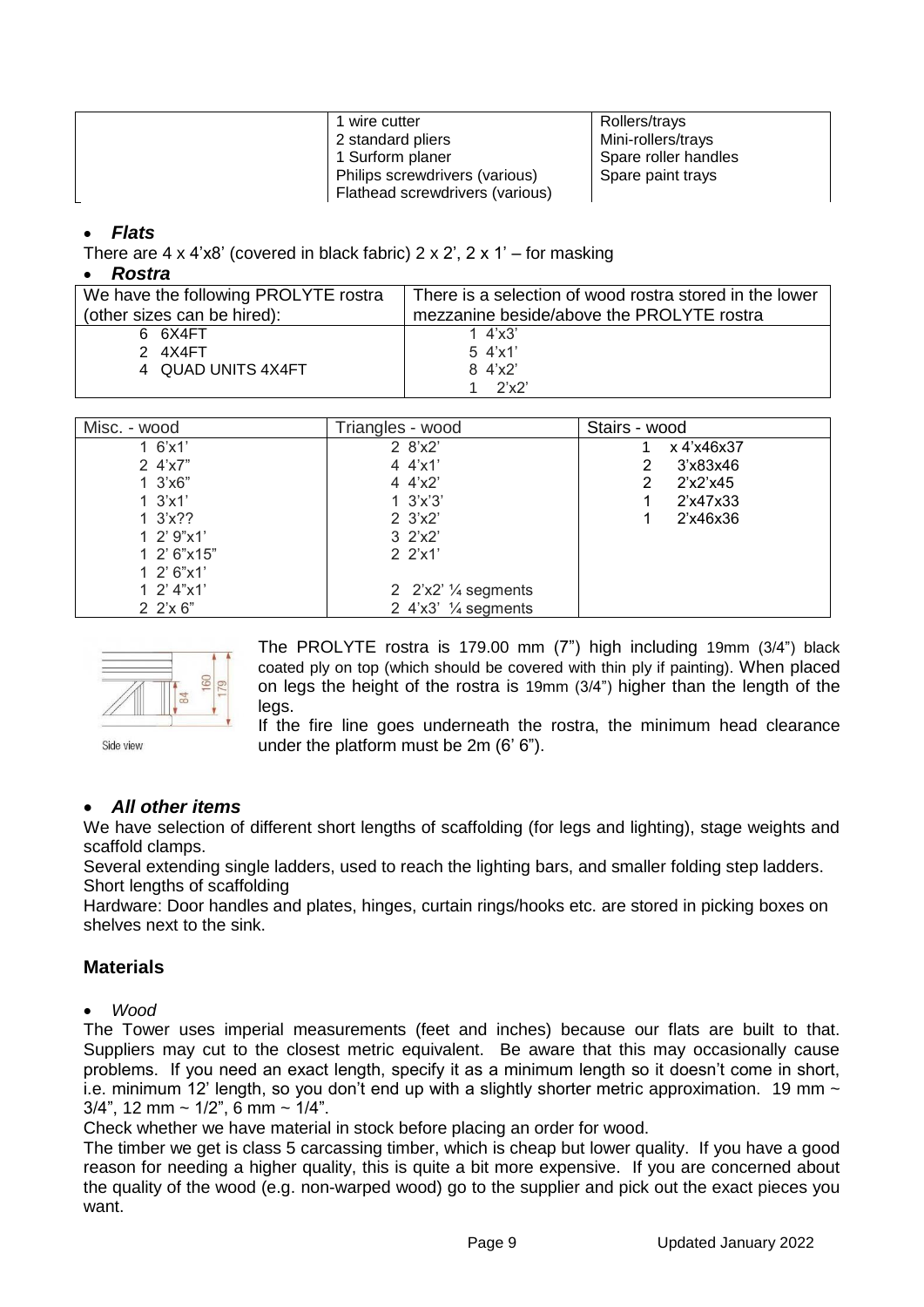## *Mouldings*

Some complex mouldings (architrave, picture rails) come in hardwood only, and therefore will come in 8' lengths. Other less complex architraves, etc. may come in softwoods and may not be limited to the 8' lengths.

*Hardboard* 

Hardboard is not generally used for building/construction but can be used to form wide curves, such as arches over doorways. Unless it is to be used on the floor, it must be Class I vesta-seal. It comes in the metric equivalent of 4' x 8'.

*Plywood* 

Use ply for building/construction. Thin plywood (4mm) is used for curved surfaces such as pillars, where a tight curve is needed and hardboard would break. Plywood will probably need to be fireproofed.

*Medium density fibreboard*.

Very heavy and rigid. Comes in thicknesses of ¼'' and greater. If is 19mm, it is Class I; thinner sizes will need to be proofed. Thick sheets are extremely heavy and should be avoided. Use for furniture, as it cuts well into shapes with good quality edges, unlike blockboard. Working with MDF generates potentially harmful dust. It should therefore never be cut on stage, but only out-of-doors. Always wear a face mask with a dust filter when sawing MDF.

*Shuttering Board*

Very rough, cheap 1" thick, heavy. If available, can be used for truck bases.

*Particle and Block Board* 

We generally don't use these as they are expensive and very heavy.

*Paint*

Check supplies at the Arches and the Theatre (Lower Mezz) before ordering; paint is very expensive. There is usually black and white paint available. We use pre-mixed paints such as McPherson's or Leyland, which come in a wide range of colours. For painting the stage floor backto-black use Smooth Masonry paint as this gives a better finish.

*Glaze and Varnish*

Water based:

#### *Emulsion Glaze (also PVA based).*

Emulsion glaze + pigment = paint)). This is what we use as standard glaze, but it is not waterproof. If a large amount of water is thrown about the stage, the glaze will soften (as will any PVA based paint) Brushes wash up with water. (Obtainable from Flints)

*Acrylic Varnish*: Expensive. Waterproof. Use if the floor will get wet often. Can add pigment, but cannot mix PVA paints with Acrylic varnish. You can put acrylic varnish on top of *dry* emulsion paint. Meths based:

*Shellac/ FEV* (French Enamel Varnish) Water-resistant, but stains if wet (as does French Polish) Comes in a variety of colours. Paint brushes must be cleaned in meths.

#### *Plastics for Windows*

If possible, try to find an option for windows that does not involve clear plastic as Class I options are very expensive. (E.g. leave it open, cover it with a layer of scenic gauze, use clear/lightly frosted lighting gel, disguise with curtains, etc.) If you must use clear plastic these are the options:

*Coralux:* Class I. Comes in flat or corrugated varieties. HomeBase do a range of sizes. Good for Stained-glass, it takes brightly coloured FEV well. There is a similar product at Wickes but it is not Class I. If you use it, seal the trailing edges in to the set.

*Perspex:* This is not Class I so will not pass a fire inspection. (Again, if you use it, seal the trailing edges in)

*Darvik:* Class I, very expensive. Avoid if possible for financial reasons.

*Vac-form*

Vacuum form plastics are Class I plastic made into various shapes and textures: sheets of bricks, walls, whole fireplaces, radiators etc. (Available from Peter Evans - see suppliers). This is not cheap, but you must not put texture straight onto the flats. This sort of plastic is preferable to polystyrene, unless it is not fireproof. We have some vac-form in store at the Arches.

*Gauzes*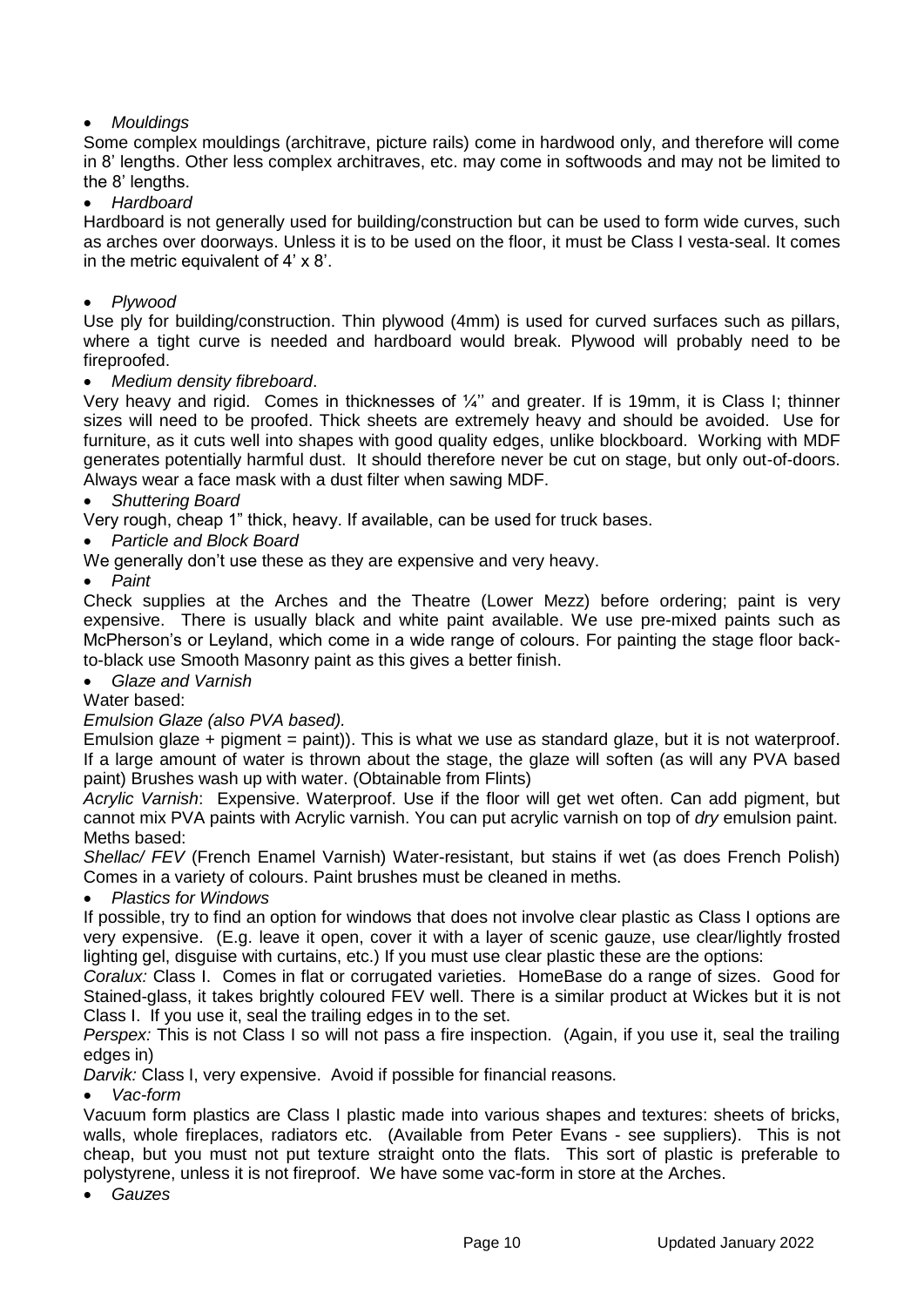We have a number of gauzes available, including a very large offcut. (If you wish to use this, please discuss this with a member of the Technical Team so we can get it properly cut so that it will be available for future use). Gauzes are stored in bags on the Upper Mezza; on the bottom shelf under the drapes rack. Please check stock before purchasing new gauze.

If you wish to use a gauze, please discuss this early on with the lighting designer. If your lighting designer has no experience in lighting gauzes, please ask your Technical Co-ordinator for advice.

*Scenic Gauze*: Open weave, good for windows or in front of a CYC to soften the harsh light that will reflect off the CYC.

*Sharks-tooth Gauze:* Denser weave, used for reveals. They can either be opaque, when lit from the front and the upstage is dark, in which case anything or anyone behind the gauze curtain becomes invisible; or, when the scene behind the gauze is lit and front lights on the gauze are dimmed, the gauze itself becomes invisible, revealing the upstage scene.

Gauzes come in a range of colours. They can be painted, stained, varnished - using thinned paint. Check the gauzes for fireproofing as gauzes do not hold their fireproofing indefinitely. They are classified as NDF (Non-Durably Fireproof) and may need to be periodically reproofed.

*CYC*

We have a canvas cyclorama (about 15' x 30'). It is slightly off-white, has ties at the top, a pocket at the bottom for a chain or a scaff pole (a scaff pole is preferable as it allows the CYC to be pulled more rigid). There are evelets down the side to pull it taught.

#### *Roller Drops*

These can be rigged on lighting bars and the curtain can be 'dropped' or rolled back up with a rope.

*Blacks*

Blacks are kept on the Upper Mezz (Lighting/Sound). There is a matching set of 6 that fit around the edge of the stage, creating a 75cms walkway round for actors/ASMs to use. These can be vecro-ed together or used singly. To prevent movement, fix a cable tie around the top rail, in-between the rollers (please remove afterwards!). There is also a black stapled to a piece of wood that fits onto the beam SL to prevent the audience seeing actors entering from the dressing room. Please do not get paint on the blacks.

## **Consumables**

*Nails and screws*

These are stored in boxes at the Arches and the Theatre. Buy what you need if we do not have stock.

*Paint Brushes and Rollers*

Check the stock at the Arches/Theatre and, if necessary, order 2 or 3 new ones. Please do not leave brushes uncleaned; they must be washed up after use, as should rollers that are new or nearly new. (Rollers that are passed their useful life can be binned, as can trays of crusted paint). Leave a bucket of water in the Lower Mezz for people to put brushes/rollers in so they do not dry out. One person can be allocated to clean brushes and rollers at the end of the day. Paint trays/rollers that are still being used can be put in a sealed plastic bag overnight for use the next day.

#### *Miscellaneous*

Masking tape (1" and 2" rolls), gaffer tape, brackets, screw-eyes.

## **Set Dressing**

Set dressing is anything on the set for decoration but *not* handled by actors. These are primarily the responsibility of the *Set Designer* in conjunction with the Director.

Practical electrics are any lamps, fire effects, stage lanterns, etc. that must work. They are stored in Props on the Lower Ground Floor (LGF), along with those that will be just dressing. These are chosen by the Set Designer and made to work by the Lighting Designer.

Rope, sash cord, chain

Floor coverings: Carpets and rugs are kept under the floor of the Penny Tuerk Room (LGF).

Curtains, Cushions and Bedspreads are kept in a room at the back of RR3 (LGF).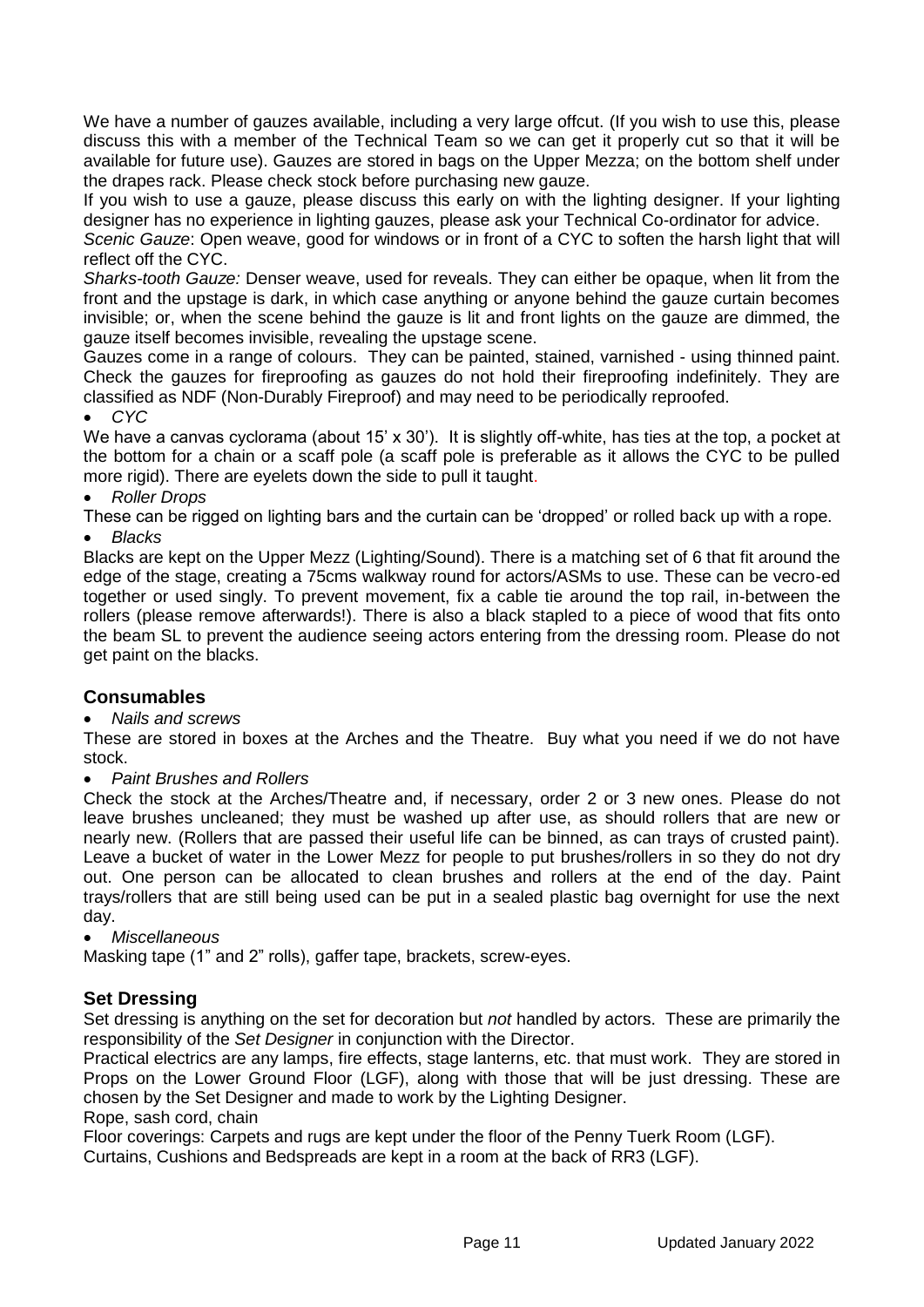Please check with Jean Carr, Props Manager, about what you need before you buy, hire or borrow any of these items. Exercise caution when borrowing and handling borrowed goods; they may not go back in the same state that they arrived in. Do not borrow anything valuable.

## **Suppliers/Hire Companies**

| Suppliers/Hire Companies                                                                               |                                   |                                                                                                                                                                                                         |
|--------------------------------------------------------------------------------------------------------|-----------------------------------|---------------------------------------------------------------------------------------------------------------------------------------------------------------------------------------------------------|
| <b>Brodie and Middleton Ltd</b>                                                                        | 020 7836 3289                     | <b>THEATRICAL SUPPLIES</b>                                                                                                                                                                              |
| 30-31 Store St, Fitzrovia, London WC1E 7QE                                                             |                                   |                                                                                                                                                                                                         |
| <b>Flints Hire and Supply Ltd</b>                                                                      | 020 7703 9786                     | <b>THEATRICAL SUPPLIES</b>                                                                                                                                                                              |
| Queens Row, London SE17 2PX                                                                            |                                   |                                                                                                                                                                                                         |
| <b>Russell and Chapple</b>                                                                             | 020 7836 7521                     | <b>THEATRICAL FABRICS</b>                                                                                                                                                                               |
| <b>Monmouth Street</b>                                                                                 |                                   |                                                                                                                                                                                                         |
| MacDougall's<br>4 McGrath Road, London E15 4JP                                                         | 020 8534 2921                     | <b>CLOTH, DRAPES</b>                                                                                                                                                                                    |
| <b>Peter Evans</b>                                                                                     | 01582 725730                      | VAC-FORM                                                                                                                                                                                                |
| 1 Frederick Street, Luton, Beds. LU2 7QW                                                               |                                   |                                                                                                                                                                                                         |
| Tiranti's                                                                                              | 020 7380 0808                     | TOOLS/MATERIALS/EQUIPMENT FOR MODELLING                                                                                                                                                                 |
| 27 Warren Street, London W1T 5NB                                                                       |                                   |                                                                                                                                                                                                         |
|                                                                                                        |                                   |                                                                                                                                                                                                         |
| <b>Structural</b>                                                                                      |                                   |                                                                                                                                                                                                         |
| <b>Steeldeck</b>                                                                                       | 020 7833 2031                     | ROSTRA, LEGS                                                                                                                                                                                            |
| Marchant Trading Estate, Verney Rd, London SE16 3DH                                                    |                                   |                                                                                                                                                                                                         |
| www.steeldeck.co.uk                                                                                    |                                   |                                                                                                                                                                                                         |
| Steeldeck will make up specials and deliver; both are expensive.                                       |                                   |                                                                                                                                                                                                         |
| <b>Furniture, Props and Set Dressing</b>                                                               |                                   |                                                                                                                                                                                                         |
| Ainsberry                                                                                              | 07842 209 573                     | <b>FABRICS</b>                                                                                                                                                                                          |
| Unit 2 Station park, Ramsgreave Rd, Blackburh, Lancs BB1 9BH                                           |                                   |                                                                                                                                                                                                         |
| www.ainsberry.com                                                                                      | admin@ainsberry.com               |                                                                                                                                                                                                         |
| Bapty & Co.                                                                                            | 020 8574 7700                     | <b>MILITARIA</b>                                                                                                                                                                                        |
| Witley Works, Witley Gardens, Norwood Green, Middx. UB2 4ES                                            |                                   |                                                                                                                                                                                                         |
| http://www.bapty.co.uk/                                                                                | http://www.bapty.co.uk/contact-us | N.B. Money required up front                                                                                                                                                                            |
| <b>National Theatre Hire</b>                                                                           |                                   |                                                                                                                                                                                                         |
|                                                                                                        |                                   | Chichester House, Kennington Park Business Estate, 1-3 Brixton Rd, London SW9 6DE                                                                                                                       |
| Prop Hire: Mon-Fri 10am - 1pm and 2pm - 5.30pm Tel: 020 7820 1358                                      |                                   |                                                                                                                                                                                                         |
|                                                                                                        |                                   | www.nationaltheatre.org.uk/costume-and-props-hire props hire@nationaltheatre.org.uk<br>N.B. The National Theatre requires a £200 deposit and hire fees up front, before they will release the furniture |
|                                                                                                        |                                   | (their hire prices are very good). Remember to ask the office to do a bank transfer for the deposit in advance.                                                                                         |
| <b>Phoenix Hire</b> 020 8961 6161                                                                      |                                   |                                                                                                                                                                                                         |
| 55 Chase Road NW10 (Park Royal)                                                                        |                                   |                                                                                                                                                                                                         |
| www.prophire-backdrophire.com mail@stockyard.tv                                                        |                                   |                                                                                                                                                                                                         |
| <b>Skoob</b>                                                                                           | 020 7278 8760                     | <b>BOOK HIRE</b>                                                                                                                                                                                        |
| 66 The Brunswick (off Marchmont St) London WC1N 1AE                                                    |                                   |                                                                                                                                                                                                         |
| <b>Stockyard</b>                                                                                       | 020 8963 9944                     |                                                                                                                                                                                                         |
| Unit A, Genesis Business Park, Rainsford Road, Park Royal, London NW10 7RG                             |                                   |                                                                                                                                                                                                         |
| STV Hire @ Chase55                                                                                     | 0871 231 0900                     |                                                                                                                                                                                                         |
| 55 Chase Road, London NW10 6LU                                                                         |                                   |                                                                                                                                                                                                         |
| www.chase55.com<br>info@chase55.com                                                                    |                                   |                                                                                                                                                                                                         |
|                                                                                                        |                                   | Categories: Props, General, Furniture and Furnishing, Lighting, Kitchenalia, Children's Furniture/Furnishings.                                                                                          |
|                                                                                                        |                                   | Hire of period/reproduction 50s 60s & 70s film and TV props, accessories, bric-a-brac, contemporary furniture,                                                                                          |
| lighting, toys, games, domestic/catering kitchens, kitchen appliances & bathrooms,<br><b>Superhire</b> |                                   |                                                                                                                                                                                                         |
| 55 Chase Rd, Park Royal, NW10 6LU www.superhire.com                                                    |                                   | www.superhire.com/contact_us                                                                                                                                                                            |
| Tel: 0208 453 3900<br>0208 965 9909                                                                    |                                   |                                                                                                                                                                                                         |
| tony@superhire.com 0208 453 3916/07949 096 692                                                         |                                   |                                                                                                                                                                                                         |
|                                                                                                        |                                   |                                                                                                                                                                                                         |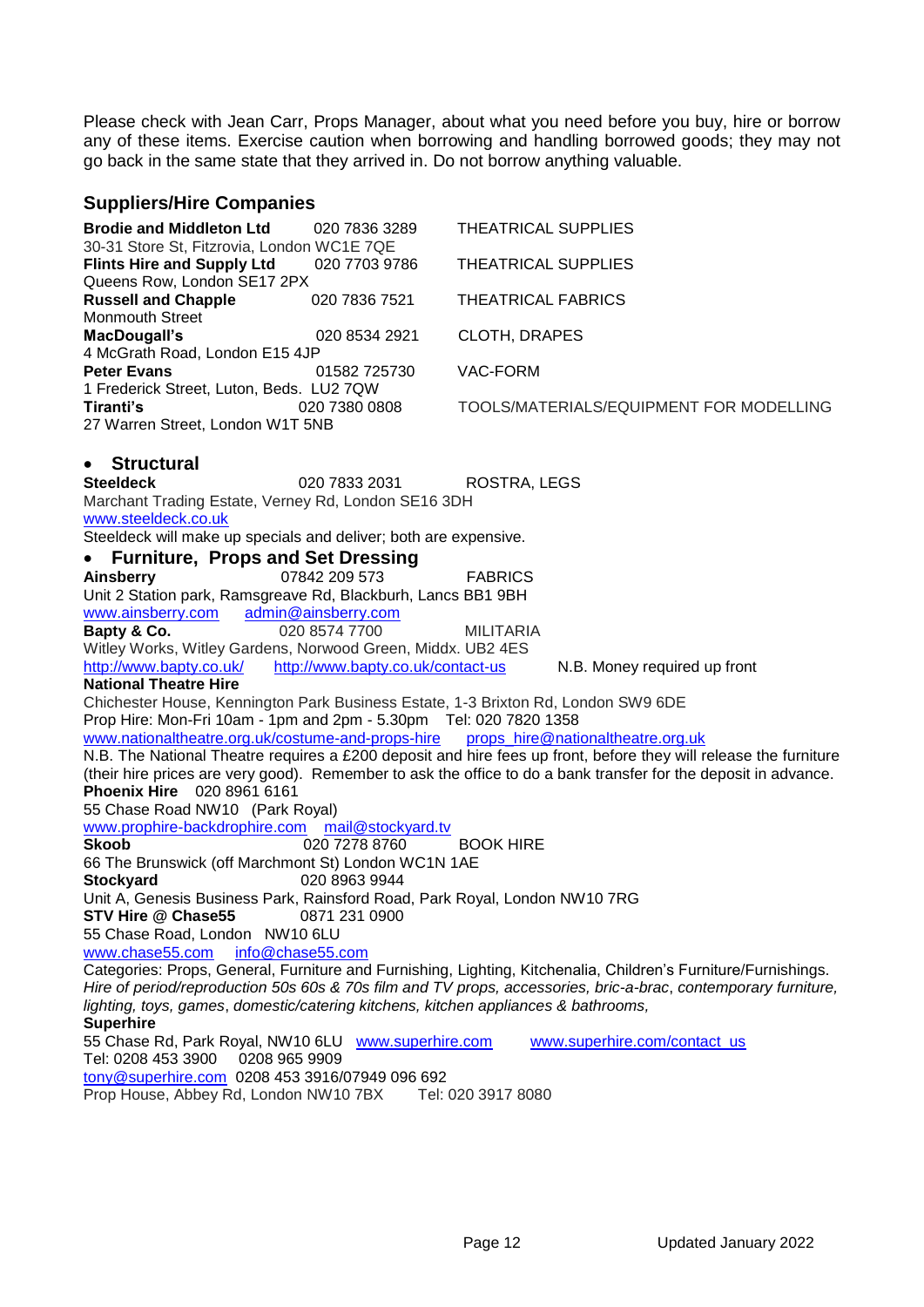

## **HEALTH & SAFETY GET-IN ~ RUN ~ STRIKE**

#### **Whenever you are in the building**

If the fire alarm sounds please move toward your nearest exit. These are –

SL. The door which leads to the dressing room and a staircase down to the rear of the building.

 SR. The main door to the auditorium and down the staircase, which will lead to an exit to Northwold Road. All exits are clearly marked and the assembly point is the paved space (with the brick tower) on the one-way system.

#### **During the Get-in and Strike**

- Call time for the get-in is xxxxx (Build starts at xxxx)
- Hard hats are available in the Lower Mezzanine.
- Flats and other set items can be very heavy. If you are asked to lift something please be aware of what you can comfortably carry; it is your responsibility to manage your own expectations. Do not attempt to hold too much weight on your own - seek help.
- Do not attempt to lift by bending forward. Keep your back straight, bend your hips/knees to squat down to pick up the object. Keep it close to your body, and straighten your legs to lift. Avoid turning/twisting your body while lifting/holding a heavy object and never lift it above shoulder level.
- Please wear sensible footwear and clothes that you don't mind getting paint on.
- When working at height, ensure the ladder is fit for purpose (in a good state of repair and correctly assembled), use the correct method to ascend/descend and have someone footing it, if it is a single ladder.
- Items may be dropped to the floor from height, which could cause injury. Please listen out for a "heads" call and check you are not underneath someone working above.
- Please be aware of potential risks. There will be items on the floor which can be trip hazards, be sensible and vigilant about where you are walking and where you leave stuff.
- If you are asked to use a power tool please make sure you are aware of any potential risk to yourself or others. Only use tools that are fit for purpose and unplug them after use. If you are uncomfortable handling such equipment, please say so. If you are asked to handle chemicals (paint, flambar, etc.) treat them with respect. Do not use them for anything other than what they are designed for.
- There may be times during the day when the lights go out and the theatre will be in darkness. You will always be warned beforehand but please act sensibly and do not continue to work until a safe environment is restored.
- If you have any medical conditions that could be adversely affected by e.g. lifting or working at heights, please let the Stage Manager and Set Designer know.
- Please DO NOT eat in the auditorium or have hot drinks on the carpeted areas. Any spillages should be promptly wiped up - wherever you are, and rubbish must be put in bins provided.

#### **During the Run**

- Depending on the time, the Office or Bar Manager will buzz you in to the building. Enter (and leave) through the bar. If the front door is locked when you arrive please INSERT OWN ARRANGEMENTS E.G. use WhatsApp to contact us and we'll let you in. All cast should have the mobile number for \*\*\*\*; (SM) Let them know immediately if you are delayed. If anyone is only in the second half and plans to arrive later each evening, enter the dressing rooms through back stairs.
- For fire regulation purposes, the cast, stage management, Lighting/Sound Ops, wardrobe and make-up artists (If applicable) must sign in when they arrive; from the Tech onwards, and twice on matinee days. The sheet will be xxxxx. This is mainly to allow the Stage Manager to know that the full company have arrived in time for the call but also form part of fire evacuation protocol as the Sign In sheet doubles as an evacuation roll call list in the event of a fire.
- Call time for the Dress Rehearsal is 6.00pm
- Call time for performances is one hour before curtain-up; 6.30 for evening shows, and 2.00 for the matinee.
- Cast warm-up will be 45 minutes before curtain-up, and final props and lighting/sound checks etc. 30 minutes before curtain-up. Doors will open 15 minutes before curtain-up.
- If you have any medical condition that could need urgent treatment, please tell the SM in confidence so that they know what to do.